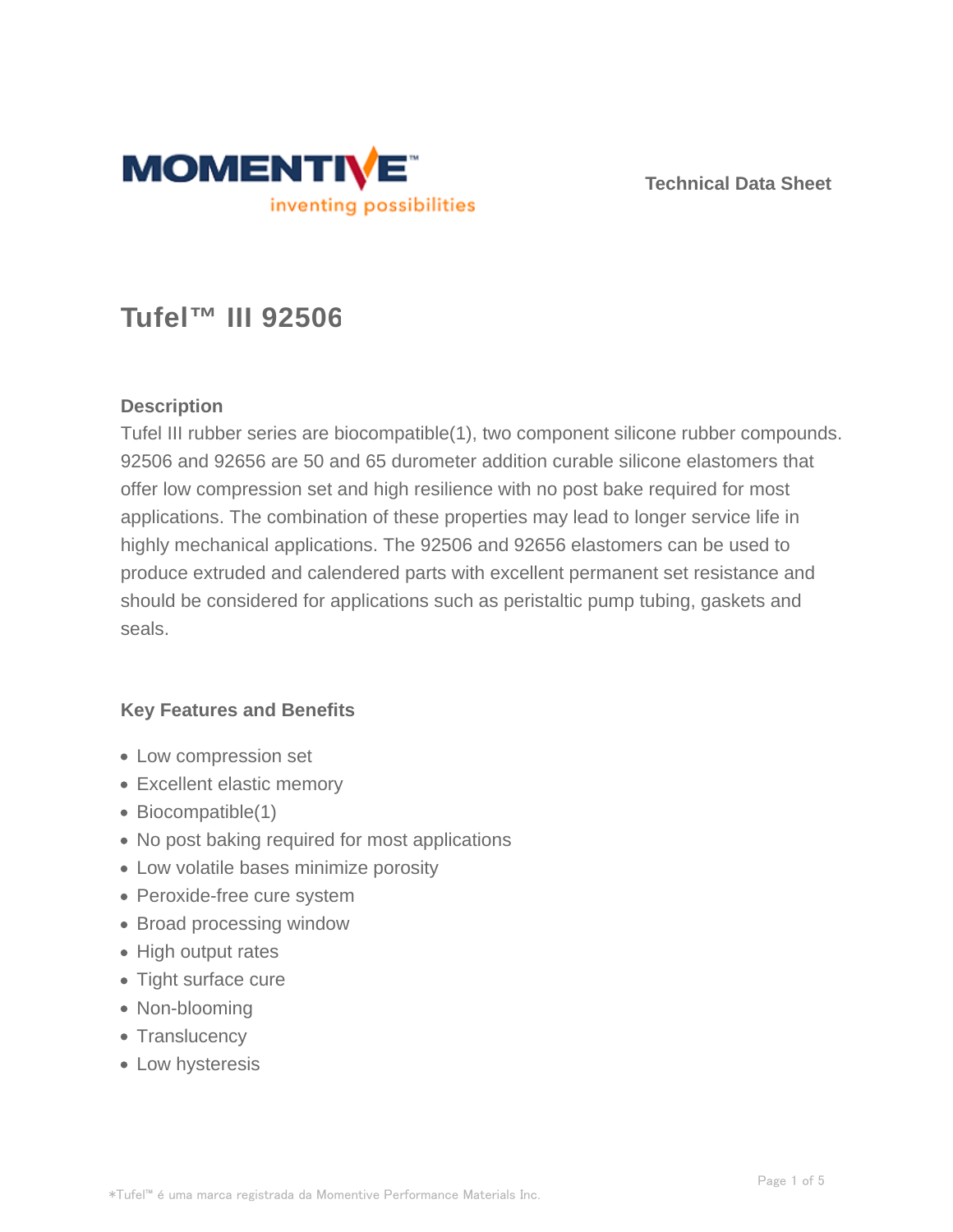## **Typical Physical Properties**

Typical Characteristics of Uncured Tufel III Silicone Rubber – 92006 Series

| <b>Properties</b>                      | 92506       | 92656       |
|----------------------------------------|-------------|-------------|
| <b>Specific Gravity</b>                | 1.12        | 1.16        |
| Appearance                             | Translucent | Translucent |
| Polymer Classification (ASTM D-1418)   | <b>VMQ</b>  | <b>VMQ</b>  |
| Williams Plasticity Range (ASTM D-926) | 200-300     | 210-310     |

Typical Physical Properties of Tufel III Silicone Rubber – 92006 Series Catalyzed with 1.0 pphr of CA-6 per 99 pphr of base compound

| <b>ASTM Method</b> | Press Cure - 10 minutes<br>@ 177°C (350°F)    | 92506 | 92656 |
|--------------------|-----------------------------------------------|-------|-------|
| D-2240             | Hardness, Durometer A                         | 50    | 65    |
| $D-412$            | Tensile Strength, psi                         | 1100  | 1300  |
|                    | <b>MPa</b>                                    | 7.6   | 8.9   |
| $D-412$            | Elongation, %                                 | 450   | 350   |
| $D-624$            | Tear Resistance, Die B, ppi                   | 100   | 120   |
|                    | KN/m                                          | 17.5  | 21.0  |
| $D-412$            | 100% Modulus, psi                             | 200   | 375   |
|                    | <b>MPa</b>                                    | 1.4   | 2.6   |
| D-395              | Compression Set, %<br>22 hrs. @ 177°C (350°F) | 30    | 31    |
| D-2632             | <b>Bayshore Resilience</b>                    | 60    | 61    |
| <b>ASTM Method</b> | Post Cure - 2 hrs<br>92506<br>@ 177°C (350°F) |       | 92656 |
| D-395              | Compression Set, %<br>22 hrs. @ 177°C (350°F) | 15    | 14    |

## **Potential Applications Healthcare**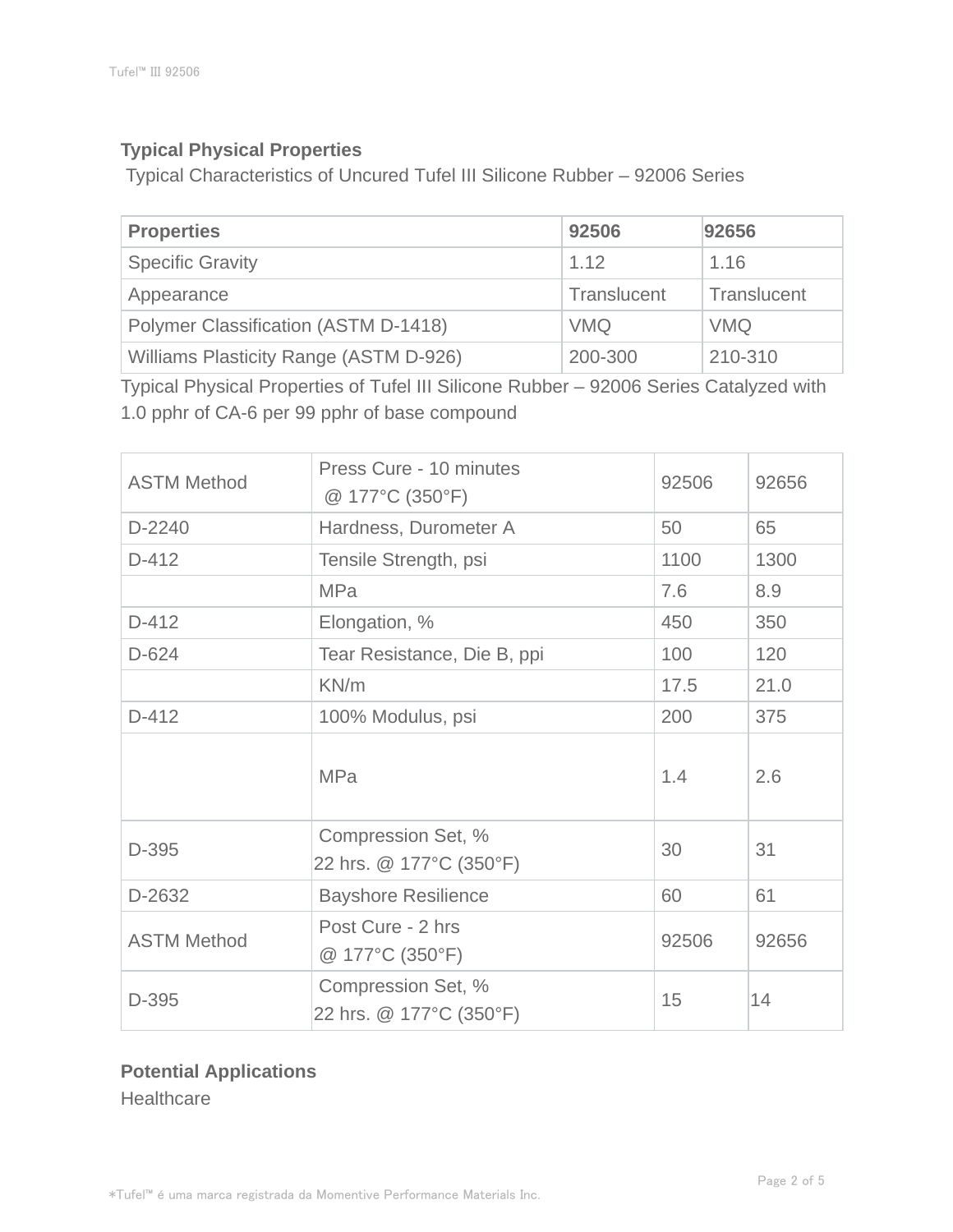- Fluid and drug delivery tubing
- Volumetric infusion pumps
- Enteral pumps
- Ambulatory pumps
- Hose/tubing used in pharmaceutical production
- Gaskets, seals and valves

#### Consumer Goods

- Tubing used for dispensing of food and beverages
- Gaskets, seals and valves

#### General Industrial

- Tubing used in chemical/industrial processing plants
- Tubing used in laboratory peristaltic pumps
- Gaskets, seals and valves

## **Regulatory Compliance**

- A representative sample of an analogous product to Tufel ll 92506 met the requirements of USP Class VI and ISO 10993 under Good Laboratory Practices (GLP).
- Listed as UL 94 HB (File No. E205753)
- The ingredients are listed in the BfR recommendation XV "Silicones" (1)
- Compositionally compliant with 21 CFR 177.2600 Rubber articles intended for repeated use $(2)$

(1) Producer of the final article needs to test and confirm that the final product meets the extraction limits of BfR XV or corresponding EU legislation.

(2) It is the responsibility of the user to determine that the final product complies with the extractive limitations and other requirements of 21 CFR 177.2600, under their specific manufacturing procedures

## **Patent Status**

Standard copy to come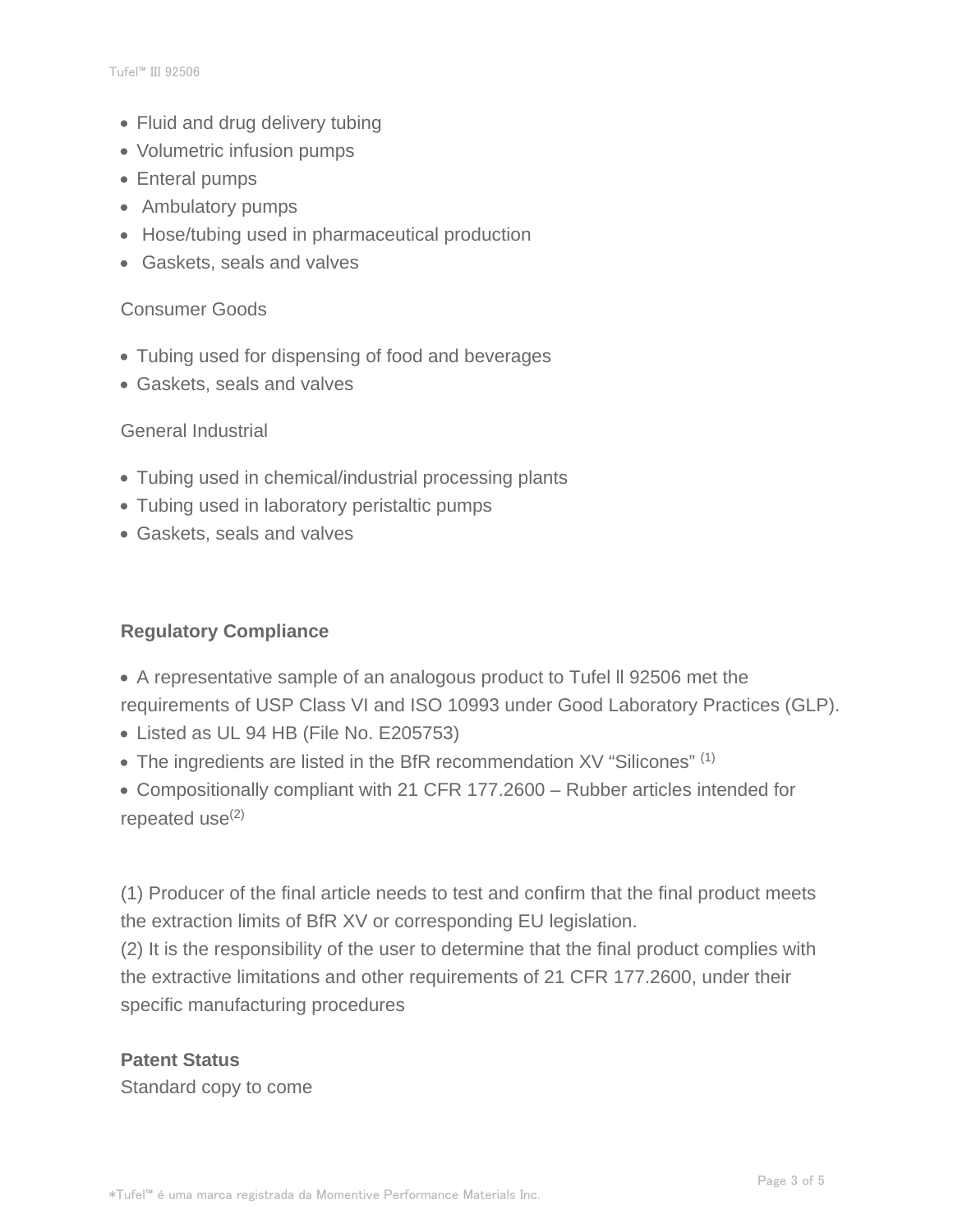#### **Product Safety, Handling and Storage**

Standard copy to come

#### **Limitations**

Standard copy to come

#### **Contact Information**

Email commercial.services@momentive.com

#### **Telephone**

| <b>Americas</b>      | <b>Latin America</b> | <b>EMEAI- Europe, Middle</b><br>East, Africa & India | <b>ASIA PACIFIC</b> |
|----------------------|----------------------|------------------------------------------------------|---------------------|
| +1 800 295 2392      | <b>Brazil</b>        | <b>Europe</b>                                        | <b>China</b>        |
| Toll free*           | +55 11 4534 9650     | +390510924300                                        | 800 820 0202        |
| +704 805 6946        | <b>Direct Number</b> | Direct number                                        | Toll free           |
| <b>Direct Number</b> |                      |                                                      | +86 21 3860 4892    |
|                      |                      |                                                      | Direct number       |
| *All American        | <b>Mexico</b>        | India, Middle East &                                 | Japan               |
| countries            | +52 55 2169 7670     | <b>Africa</b>                                        | +81 3 5544 3111     |
|                      | <b>Direct Number</b> | + 91 44 71212207                                     | Direct number       |
|                      |                      | Direct number*                                       |                     |
|                      |                      | *All Middle Eastern                                  | <b>Korea</b>        |
|                      |                      | countries, Africa, India,                            | +82 2 6201 4600     |

For literature and technical assistance, visit our website at: www.momentive.com

#### **DISCLAIMER:**

**THE MATERIALS, PRODUCTS AND SERVICES OF MOMENTIVE PERFORMANCE MATERIALS INC. AND ITS SUBSIDIARIES AND AFFILIATES (COLLECTIVELY "SUPPLIER"), ARE SOLD SUBJECT TO SUPPLIER'S STANDARD CONDITIONS OF SALE, WHICH ARE INCLUDED IN THE APPLICABLE DISTRIBUTOR OR**